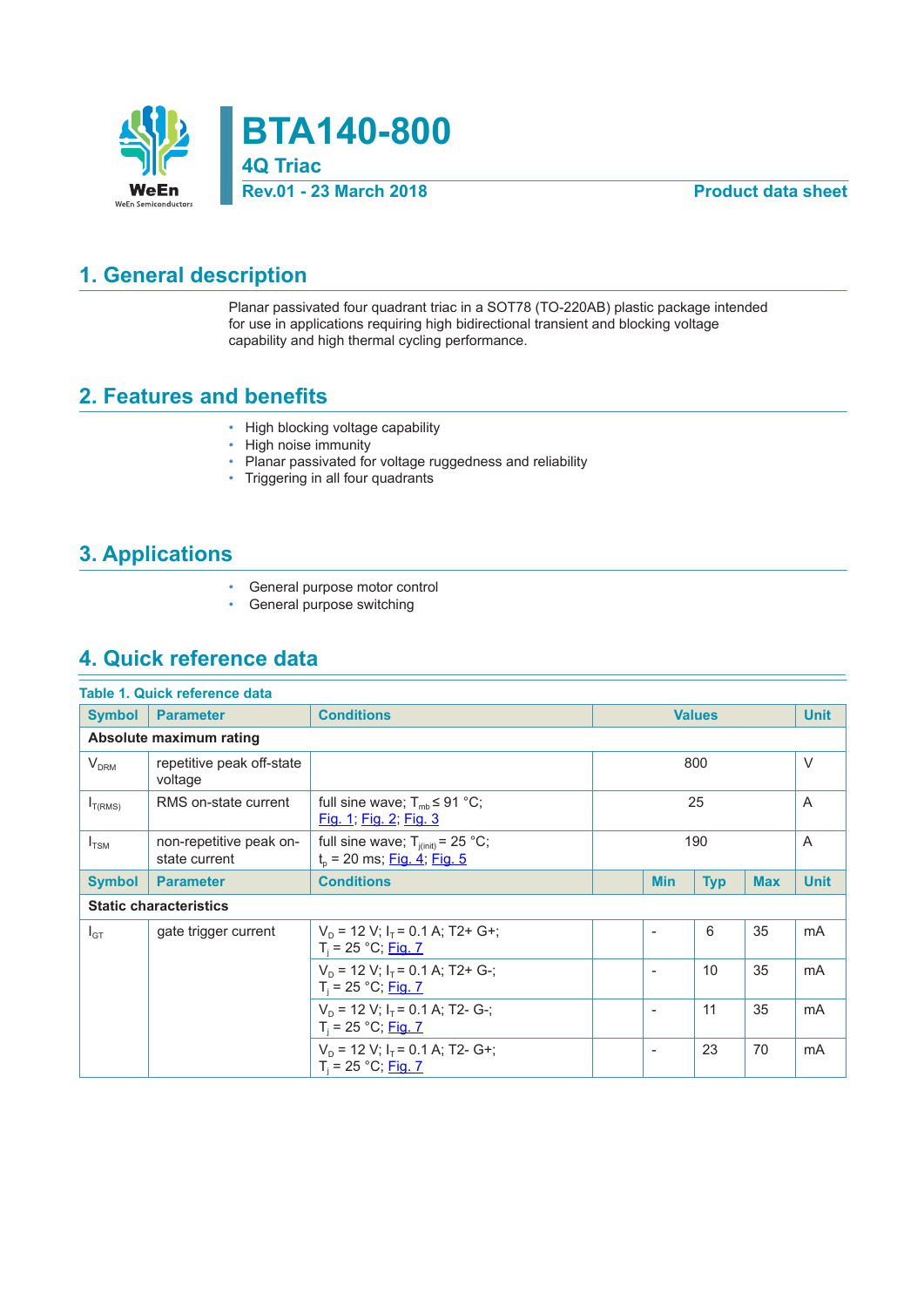# **5. Pinning information**

|            | <b>Table 2. Pinning information</b> |                                |                           |                       |
|------------|-------------------------------------|--------------------------------|---------------------------|-----------------------|
| <b>Pin</b> | <b>Symbol</b>                       | <b>Description</b>             | <b>Simplified outline</b> | <b>Graphic symbol</b> |
|            | T1                                  | main terminal 1                | mb                        |                       |
| 2          | T <sub>2</sub>                      | main terminal 2                |                           |                       |
| 3          | G                                   | gate                           |                           | sym051                |
| mb         | T <sub>2</sub>                      | mounting base; main terminal 2 | 2 <sub>3</sub>            |                       |

# **6. Ordering information**

| <b>Table 3. Ordering information</b> |                 |                                                                                     |                |  |
|--------------------------------------|-----------------|-------------------------------------------------------------------------------------|----------------|--|
| <b>Type number</b>                   | <b>Package</b>  |                                                                                     |                |  |
|                                      | <b>Name</b>     | <b>Description</b>                                                                  | <b>Version</b> |  |
| BTA140-800                           | <b>TO-220AB</b> | plastic single-ended package; heatsink mounted;<br>1 mounting hole; 3-lead TO-220AB | SOT78          |  |

# **7. Marking**

| <b>Table 4. Marking codes</b> |                      |  |  |  |
|-------------------------------|----------------------|--|--|--|
| Type number                   | <b>Marking codes</b> |  |  |  |
| BT140-800                     | BT140-800            |  |  |  |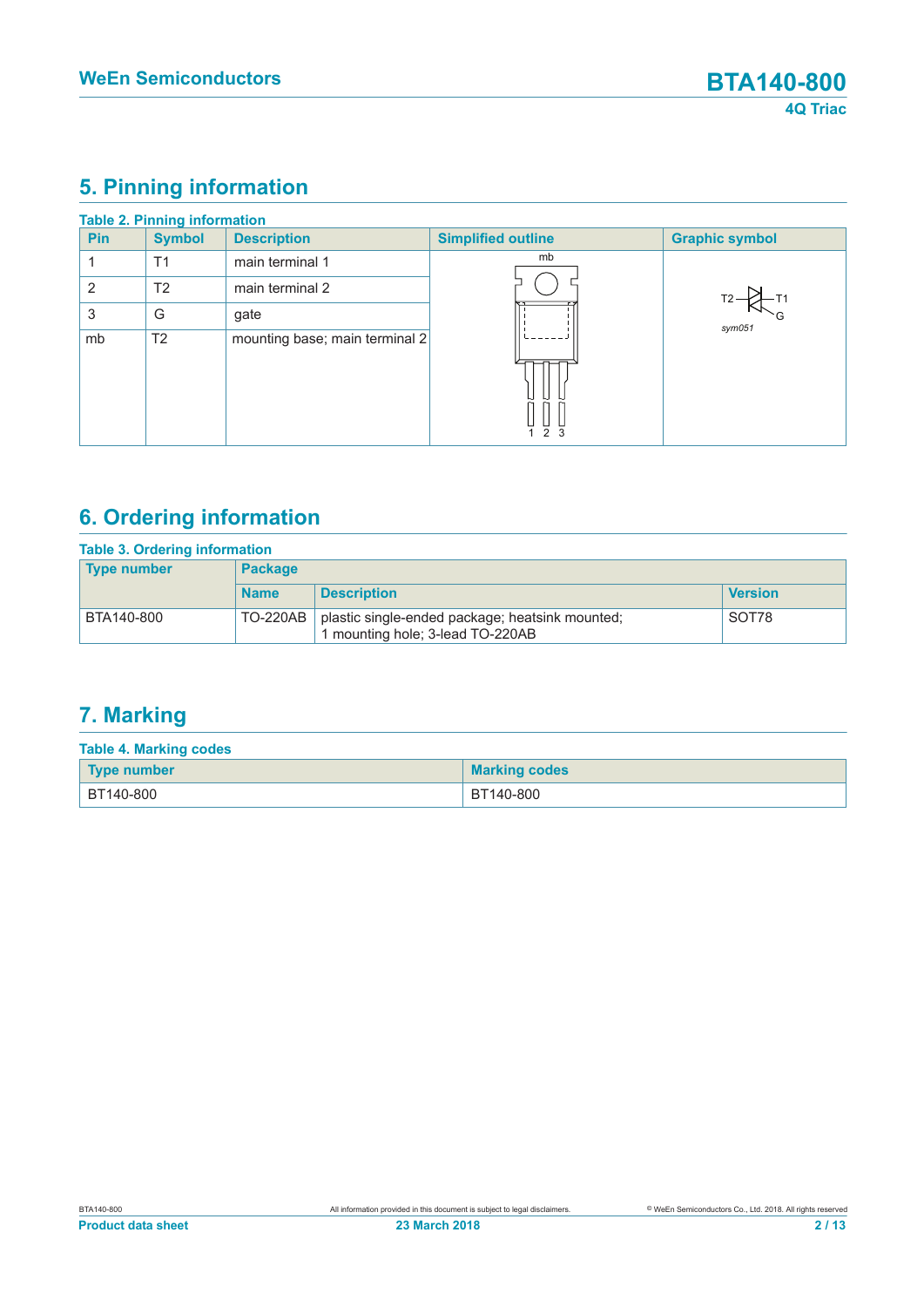# **8. Limiting values**

#### **Table 5. Limiting values**

*In accordance with the Absolute Maximum Rating System (IEC 60134).*

| <b>Symbol</b>            | <b>Parameter</b>                         | <b>Conditions</b>                                                                 | <b>Values</b>  | <b>Unit</b>  |
|--------------------------|------------------------------------------|-----------------------------------------------------------------------------------|----------------|--------------|
| V <sub>DRM</sub>         | repetitive peak off-state<br>voltage     |                                                                                   | 800            | $\vee$       |
| $I_{T(RMS)}$             | RMS on-state current                     | full sine wave; $T_{\text{mb}} \leq 91^{\circ} \text{C}$ ;<br>Fig 1; Fig 2; Fig 3 | 25             | A            |
| $I_{TSM}$                | non-repetitive peak on-<br>state current | full sine wave; $T_{j(int)} = 25 °C$ ;<br>$t_p$ = 20 ms; Fig 4; Fig 5             | 190            | A            |
|                          |                                          | full sine wave; $T_{j(int)} = 25$ °C;<br>$t_{p}$ = 16.7 ms                        | 209            | A            |
| $l^2t$                   | $l2t$ for fusing                         | $t_{p}$ = 10 ms; SIN                                                              | 180            | $A^2s$       |
| $dl_T/dt$                | rate of rise of on-state                 | $I_G$ = 70 mA; T2+ G+                                                             | 50             | $A/\mu s$    |
|                          | current                                  | $I_G$ = 70 mA; T2+ G-                                                             | 50             | $A/\mu s$    |
|                          |                                          | $I_G$ = 70 mA; T2- G-                                                             | 50             | $A/\mu s$    |
|                          |                                          | $I_G$ = 140 mA; T2- G+                                                            | 10             | $A/\mu s$    |
| $I_{GM}$                 | peak gate current                        |                                                                                   | $\overline{2}$ | A            |
| $\mathsf{P}_\mathsf{GM}$ | peak gate power                          |                                                                                   | 5              | W            |
| $P_{G(AV)}$              | average gate power                       | over any 20 ms period                                                             | 0.5            | W            |
| $T_{\text{stg}}$         | storage temperature                      |                                                                                   | -40 to 150     | $^{\circ}$ C |
| $T_i$                    | junction temperature                     |                                                                                   | 125            | $^{\circ}C$  |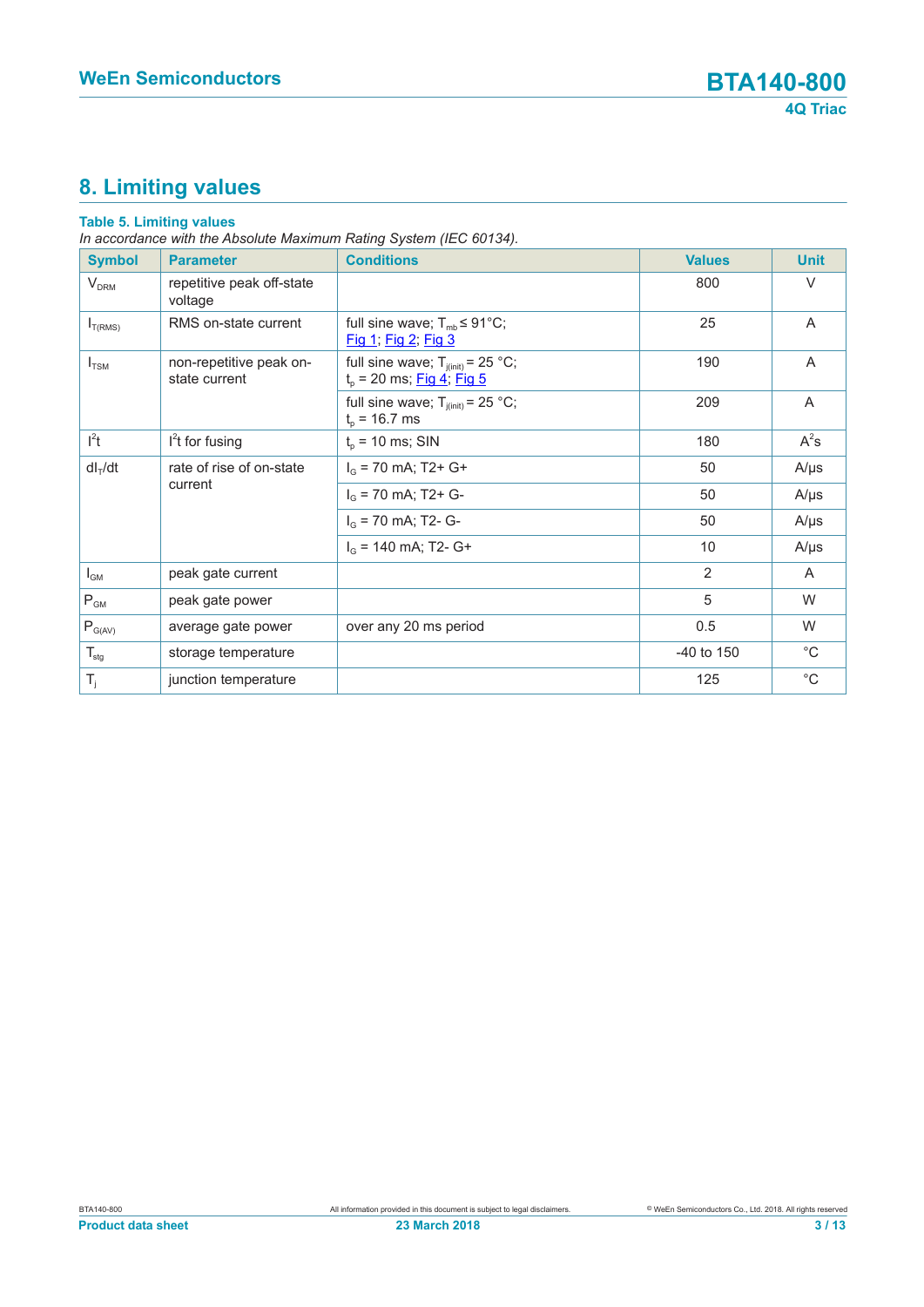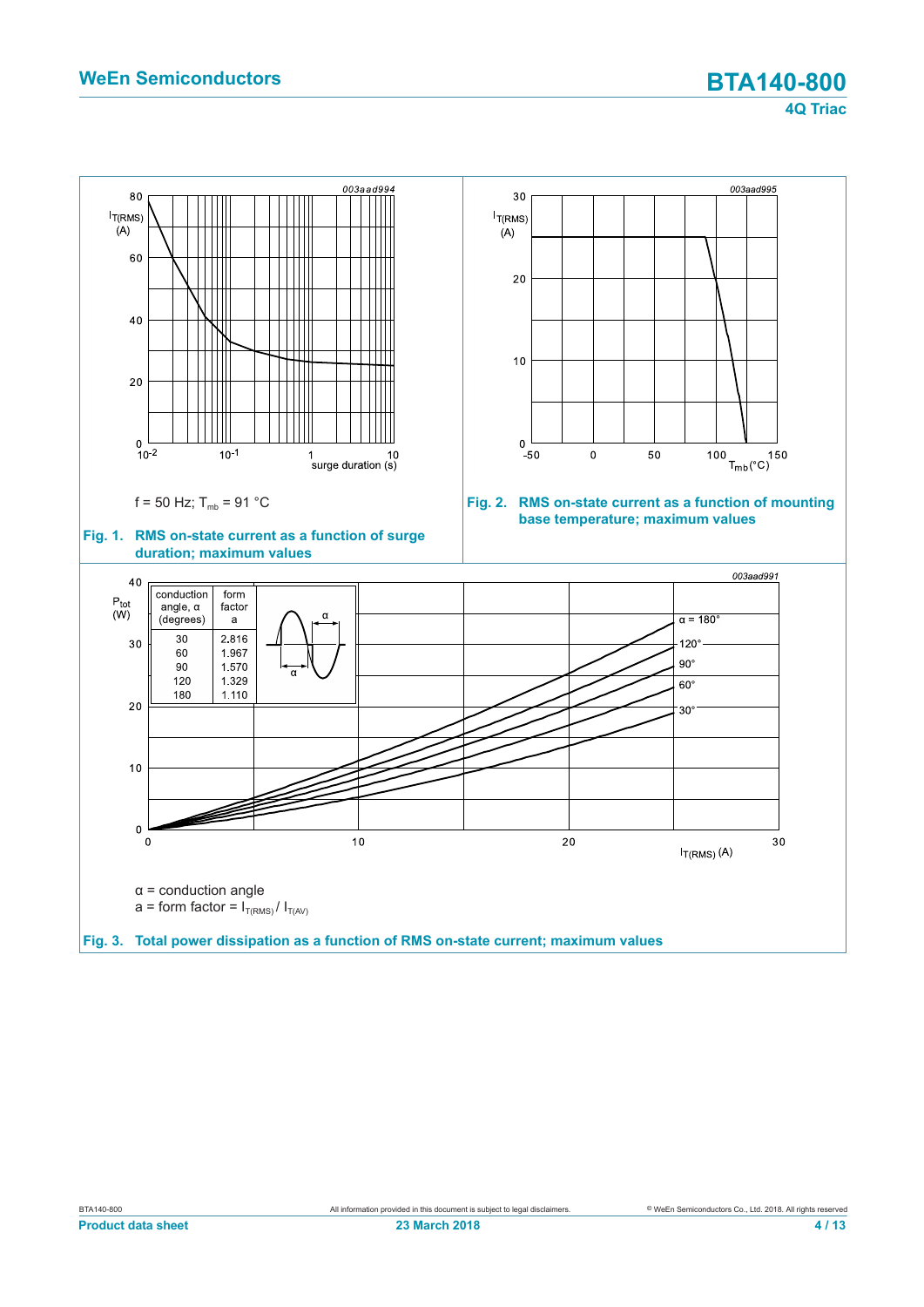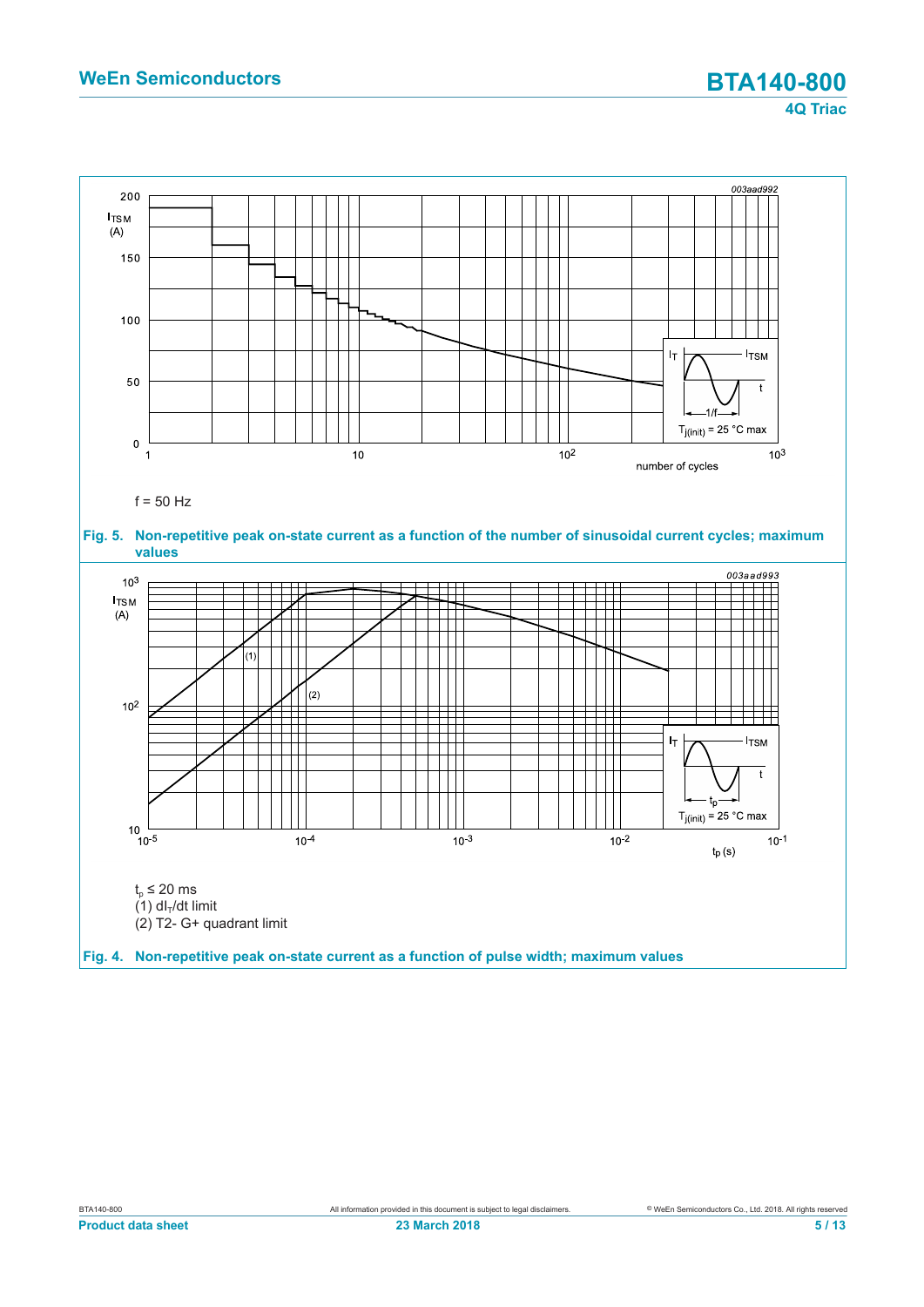## **9. Thermal characteristics**

| <b>Symbol</b>                        | <b>Parameter</b>                                  | <b>Conditions</b> | <b>Min</b> | <b>Typ</b> | <b>Max</b> | <b>Unit</b> |
|--------------------------------------|---------------------------------------------------|-------------------|------------|------------|------------|-------------|
| thermal resistance<br>$R_{th(j-mb)}$ |                                                   | full cycle; Fig 6 |            |            |            | K/W         |
|                                      | from junction to<br>mounting base                 | half cycle; Fig 6 |            |            | 1.4        | K/W         |
| $R_{th(i-a)}$                        | thermal resistance<br>from junction to<br>ambient | in free air       |            | 60         | -          | K/W         |

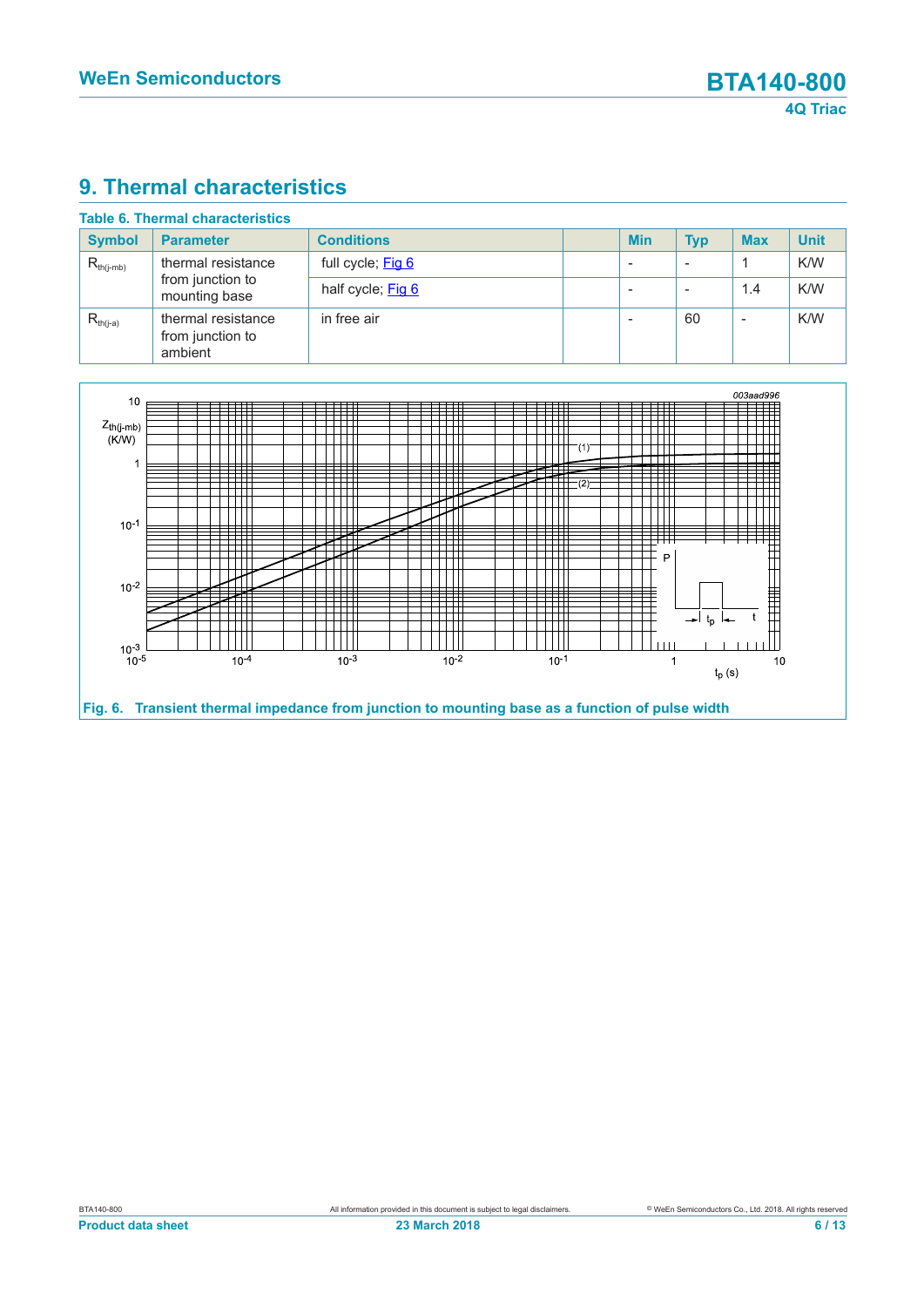## **10. Characteristics**

|                                                    | <b>Table 7. Characteristics</b>          |                                                                                                                                 |                          |                |                          |             |
|----------------------------------------------------|------------------------------------------|---------------------------------------------------------------------------------------------------------------------------------|--------------------------|----------------|--------------------------|-------------|
| <b>Symbol</b>                                      | <b>Parameter</b>                         | <b>Conditions</b>                                                                                                               | <b>Min</b>               | <b>Typ</b>     | <b>Max</b>               | <b>Unit</b> |
|                                                    | <b>Static characteristics</b>            |                                                                                                                                 |                          |                |                          |             |
| gate trigger current<br>$I_{GT}$                   |                                          | $V_D$ = 12 V; $I_T$ = 0.1 A; T2+ G+;<br>$T_i = 25 °C;$ Fig. 7                                                                   | $\overline{a}$           | 6              | 35                       | mA          |
|                                                    |                                          | $V_D$ = 12 V; $I_T$ = 0.1 A; T2+ G-;<br>$T_i = 25 °C;$ Fig. 7                                                                   | $\overline{\phantom{a}}$ | 10             | 35                       | mA          |
|                                                    |                                          | $V_p = 12 V$ ; $I_T = 0.1 A$ ; T2- G-;<br>$T_i = 25 °C;$ Fig. 7                                                                 | $\overline{\phantom{a}}$ | 11             | 35                       | mA          |
|                                                    |                                          | $V_p = 12 V$ ; $I_r = 0.1 A$ ; T2- G+;<br>$T_i = 25 °C;$ Fig. 7                                                                 | $\mathbf{r}$             | 23             | 70                       | mA          |
| $I_L$                                              | latching current                         | $V_D$ = 12 V; $I_G$ = 0.1 A; T2+ G+;<br>$T_i = 25 °C;$ Fig. 8                                                                   | $\overline{a}$           | 8              | 40                       | mA          |
|                                                    |                                          | $V_D$ = 12 V; $I_G$ = 0.1 A; T2+ G-;<br>$T_i = 25 °C;$ Fig. 8                                                                   | $\blacksquare$           | 13             | 60                       | mA          |
|                                                    |                                          | $V_p = 12$ V; $I_q = 0.1$ A; T2- G-;<br>$T_i = 25 °C;$ Fig. 8                                                                   | $\overline{\phantom{a}}$ | 18             | 40                       | mA          |
|                                                    |                                          | $V_p = 12$ V; $I_q = 0.1$ A; T2- G+;<br>$T_i = 25 °C;$ Fig. 8                                                                   | $\blacksquare$           | 15             | 60                       | mA          |
| $I_{H}$                                            | holding current                          | $V_D$ = 12 V; T <sub>i</sub> = 25 °C; T2+; Fig. 9                                                                               | $\blacksquare$           | $\overline{7}$ | 60                       | mA          |
|                                                    |                                          | $V_p = 12 V$ ; T <sub>i</sub> = 25 °C; T2-; Fig. 9                                                                              |                          | 12             | 60                       | mA          |
| $V_T$                                              | on-state voltage                         | $I_T$ = 30 A; T <sub>i</sub> = 25 °C; Fig. 10                                                                                   | $\overline{\phantom{a}}$ | 1.3            | 1.55                     | V           |
| $\mathsf{V}_{\texttt{GT}}$<br>gate trigger voltage |                                          | $V_D$ = 12 V; $I_T$ = 0.1 A; T <sub>i</sub> = 25 °C;<br>Fig. 11                                                                 | $\overline{\phantom{a}}$ | 0.7            | $\mathbf{1}$             | $\vee$      |
|                                                    |                                          | $V_D$ = 400 V; $I_T$ = 0.1 A; T <sub>i</sub> = 125 °C;<br>Fig. 11                                                               | 0.25                     | 0.4            | $\frac{1}{2}$            | $\vee$      |
| $I_D$                                              | off-state current                        | $V_D$ = 800 V; T <sub>i</sub> = 125 °C                                                                                          | $\blacksquare$           | 0.1            | 0.5                      | mA          |
|                                                    | <b>Dynamic characteristics</b>           |                                                                                                                                 |                          |                |                          |             |
| $dV_D/dt$                                          | rate of rise of off-state<br>voltage     | $V_{DM}$ = 536 V; T <sub>i</sub> = 125 °C; (V <sub>DM</sub> = 67%<br>of $V_{DRM}$ ); exponential waveform; gate<br>open circuit | 100                      | 300            | $\overline{\phantom{a}}$ | $V/\mu s$   |
| $dV_{com}/dt$                                      | rate of change of<br>commutating voltage | $V_{D}$ = 400 V; T <sub>i</sub> = 95 °C; dl <sub>com</sub> /dt = 9 A/<br>ms; $I_T$ = 25 A; gate open circuit                    | $\blacksquare$           | 10             | $\overline{a}$           | $V/\mu s$   |
| $t_{gt}$                                           | gate-controlled turn-on<br>time          | $I_{TM}$ = 30 A; $V_D$ = 800 V; $I_G$ = 0.1 A; dl <sub>G</sub> /<br>$dt = 5 A/µs$                                               | $\frac{1}{2}$            | $\overline{2}$ | $\overline{\phantom{m}}$ | μs          |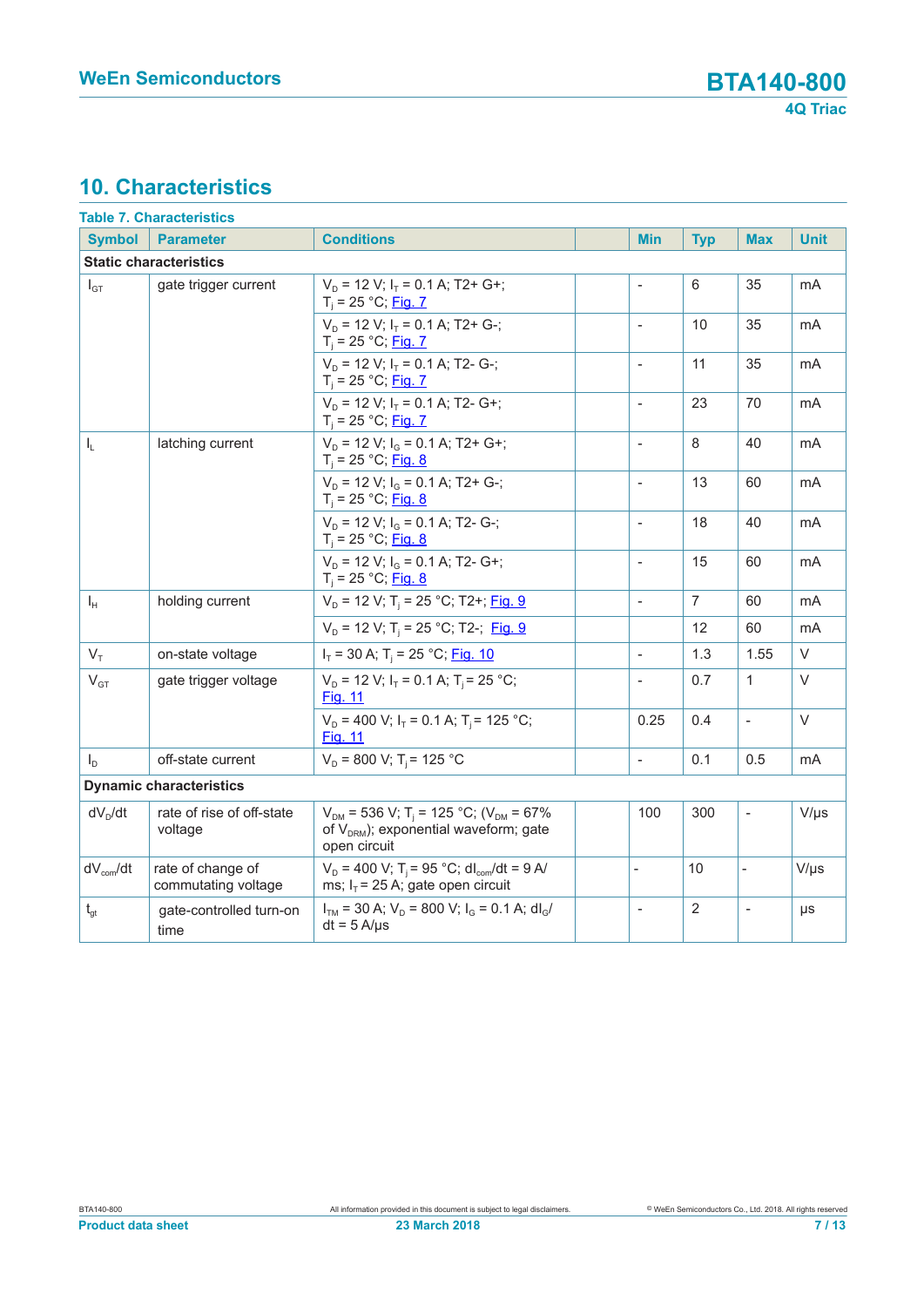**4Q Triac**

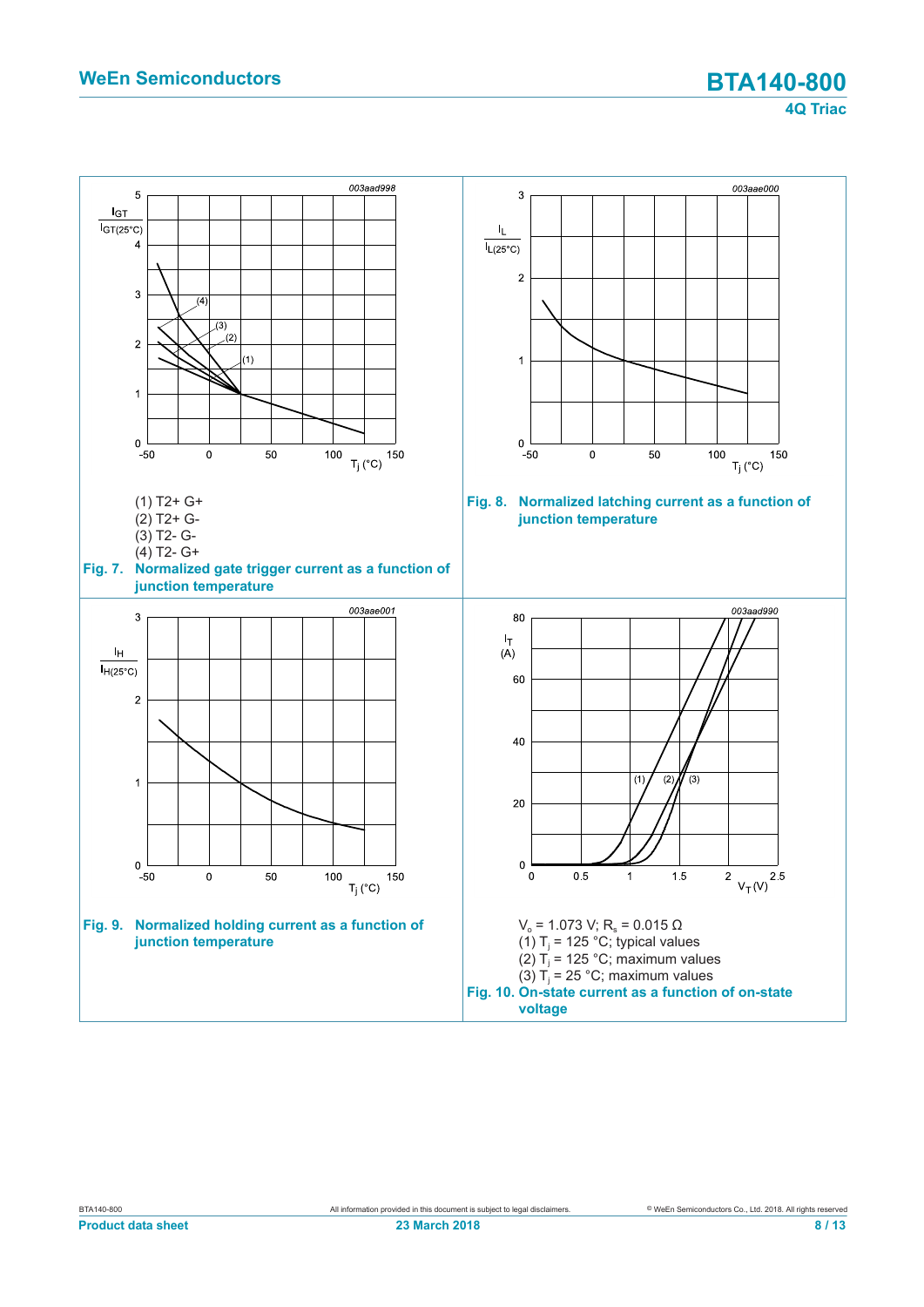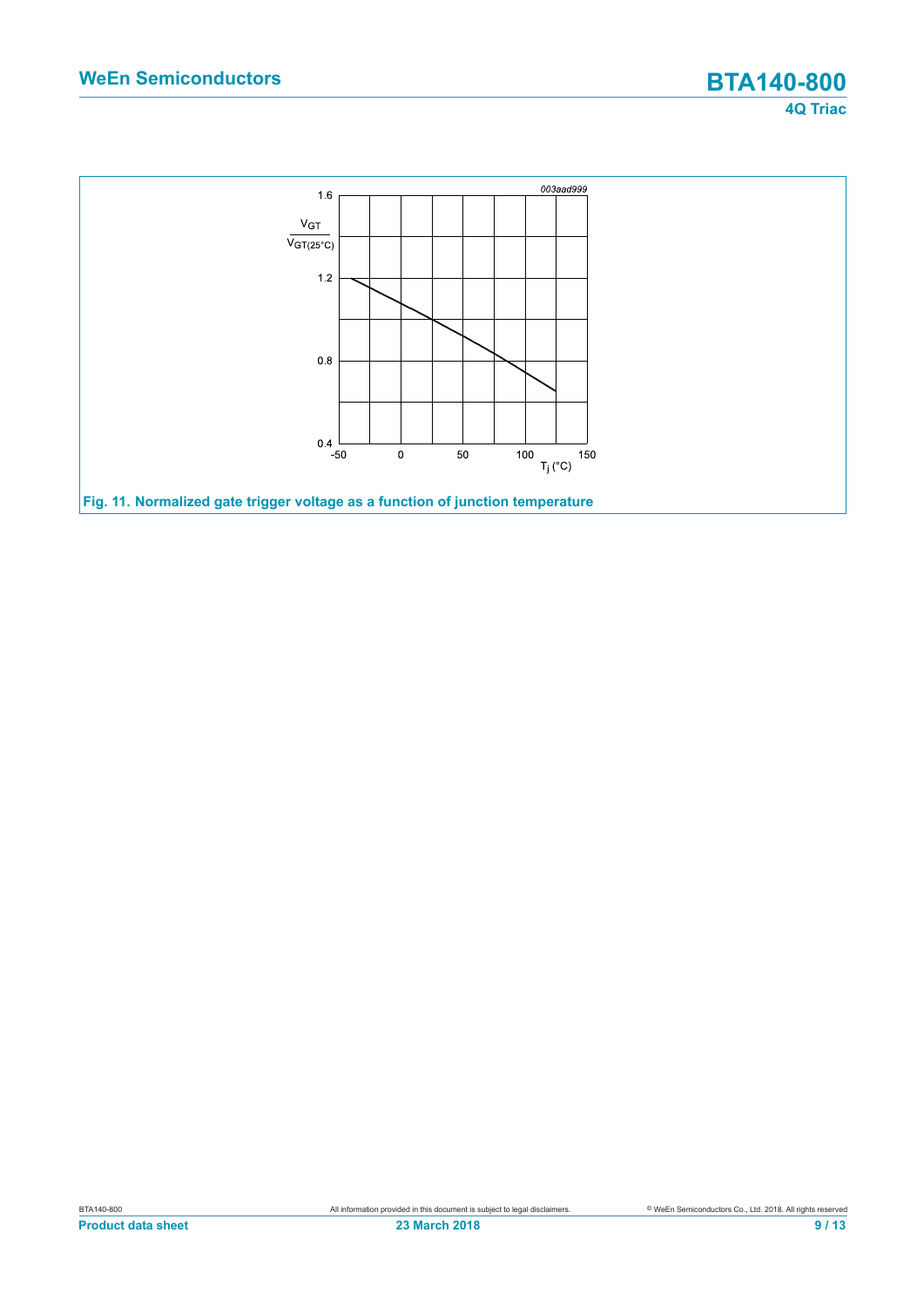# **11. Package outline**

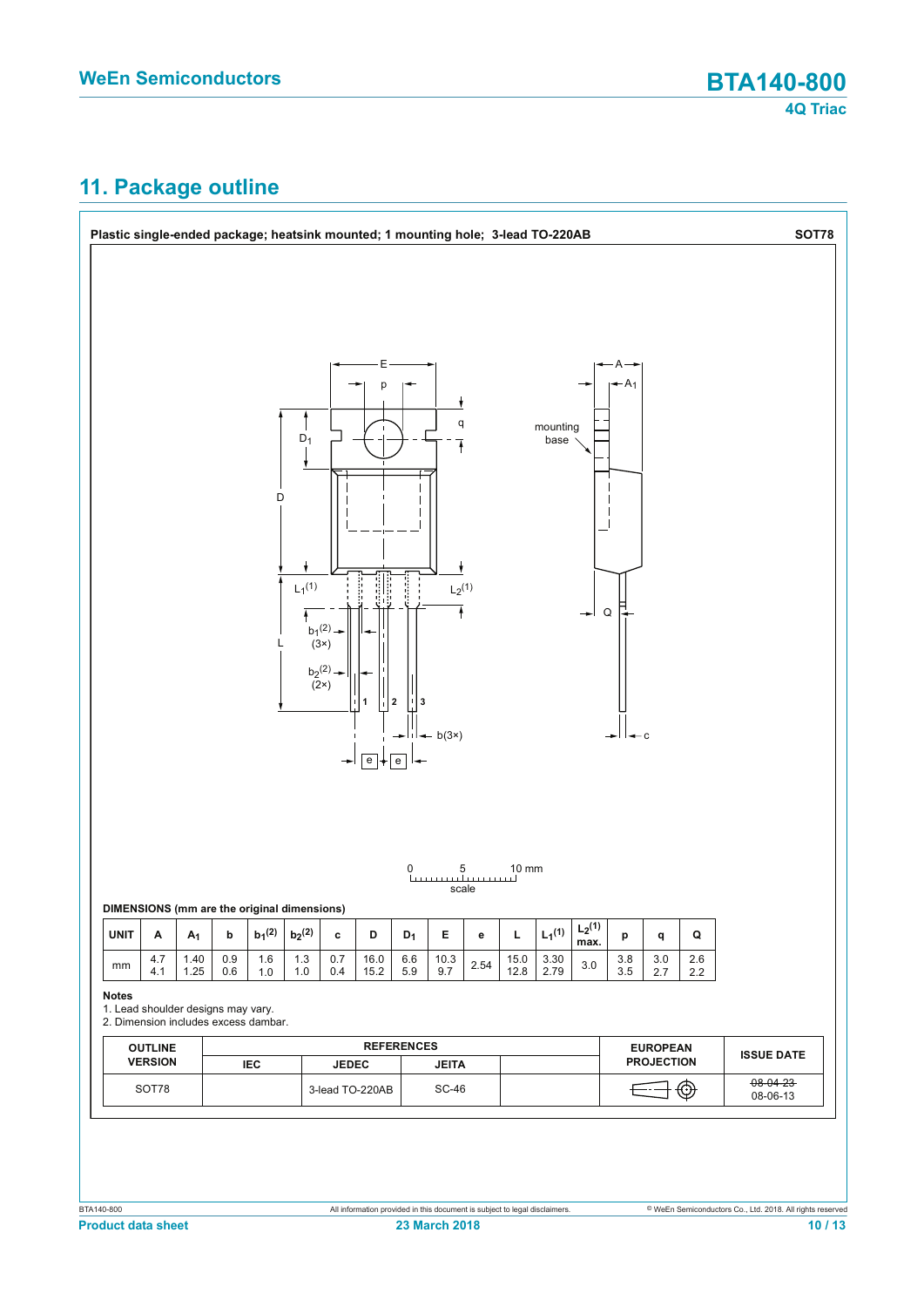# **12. Legal information**

#### **Data sheet status**

| <b>Document</b><br>status [1][2]     | <b>Product</b><br>status [3] | <b>Definition</b>                                                                           |
|--------------------------------------|------------------------------|---------------------------------------------------------------------------------------------|
| Objective<br>[short] data<br>sheet   | Development                  | This document contains data from<br>the objective specification for product<br>development. |
| Preliminary<br>[short] data<br>sheet | Qualification                | This document contains data from the<br>preliminary specification.                          |
| Product<br>[short] data<br>sheet     | Production                   | This document contains the product<br>specification.                                        |

[1] Please consult the most recently issued document before initiating or completing a design.

- [2] The term 'short data sheet' is explained in section "Definitions".
- [3] The product status of device(s) described in this document may have changed since this document was published and may differ in case of multiple devices. The latest product status information is available on the Internet at URL http://www.ween-semi.com.

#### **Definitions**

**Draft** — The document is a draft version only. The content is still under internal review and subject to formal approval, which may result in modifications or additions. WeEn Semiconductors does not give any representations or warranties as to the accuracy or completeness of information included herein and shall have no liability for the consequences of use of such information.

**Short data sheet** — A short data sheet is an extract from a full data sheet with the same product type number(s) and title. A short data sheet is intended for quick reference only and should not be relied upon to contain detailed and full information. For detailed and full information see the relevant full data sheet, which is available on request via the local WeEn Semiconductors sales office. In case of any inconsistency or conflict with the short data sheet, the full data sheet shall prevail.

**Product specification** — The information and data provided in a Product data sheet shall define the specification of the product as agreed between WeEn Semiconductors and its customer, unless WeEn Semiconductors and customer have explicitly agreed otherwise in writing. In no event however, shall an agreement be valid in which the WeEn Semiconductors product is deemed to offer functions and qualities beyond those described in the Product data sheet.

#### **Disclaimers**

**Limited warranty and liability** — Information in this document is believed to be accurate and reliable. However, WeEn Semiconductors does not give any representations or warranties, expressed or implied, as to the accuracy or completeness of such information and shall have no liability for the consequences of use of such information. WeEn Semiconductors takes no responsibility for the content in this document if provided by an information source outside of WeEn Semiconductors.

In no event shall WeEn Semiconductors be liable for any indirect, incidental, punitive, special or consequential damages (including - without limitation lost profits, lost savings, business interruption, costs related to the removal or replacement of any products or rework charges) whether or not such damages are based on tort (including negligence), warranty, breach of contract or any other legal theory.

Notwithstanding any damages that customer might incur for any reason whatsoever, WeEn Semiconductors' aggregate and cumulative liability towards customer for the products described herein shall be limited in accordance with the *Terms and conditions of commercial sale* of WeEn Semiconductors.

**Right to make changes** — WeEn Semiconductors reserves the right to make changes to information published in this document, including without limitation specifications and product descriptions, at any time and without notice. This document supersedes and replaces all information supplied prior to the publication hereof.

**Suitability for use** — WeEn Semiconductors products are not designed, authorized or warranted to be suitable for use in life support, life-critical or safety-critical systems or equipment, nor in applications where failure or malfunction of an WeEn Semiconductors product can reasonably be expected to result in personal injury, death or severe property or environmental damage. WeEn Semiconductors and its suppliers accept no liability for inclusion and/or use of WeEn Semiconductors products in such equipment or applications and therefore such inclusion and/or use is at the customer's own risk.

**Quick reference data** — The Quick reference data is an extract of the product data given in the Limiting values and Characteristics sections of this document, and as such is not complete, exhaustive or legally binding.

**Applications** — Applications that are described herein for any of these products are for illustrative purposes only. WeEn Semiconductors makes no representation or warranty that such applications will be suitable for the specified use without further testing or modification.

Customers are responsible for the design and operation of their applications and products using WeEn Semiconductors products, and WeEn Semiconductors accepts no liability for any assistance with applications or customer product design. It is customer's sole responsibility to determine whether the WeEn Semiconductors product is suitable and fit for the customer's applications and products planned, as well as for the planned application and use of customer's third party customer(s). Customers should provide appropriate design and operating safeguards to minimize the risks associated with their applications and products.

WeEn Semiconductors does not accept any liability related to any default, damage, costs or problem which is based on any weakness or default in the customer's applications or products, or the application or use by customer's third party customer(s). Customer is responsible for doing all necessary testing for the customer's applications and products using WeEn Semiconductors products in order to avoid a default of the applications and the products or of the application or use by customer's third party customer(s). WeEn does not accept any liability in this respect.

**Limiting values** — Stress above one or more limiting values (as defined in the Absolute Maximum Ratings System of IEC 60134) will cause permanent damage to the device. Limiting values are stress ratings only and (proper) operation of the device at these or any other conditions above those given in the Recommended operating conditions section (if present) or the Characteristics sections of this document is not warranted. Constant or repeated exposure to limiting values will permanently and irreversibly affect the quality and reliability of the device.

**No offer to sell or license** — Nothing in this document may be interpreted or construed as an offer to sell products that is open for acceptance or the grant, conveyance or implication of any license under any copyrights, patents or other industrial or intellectual property rights.

**Export control** — This document as well as the item(s) described herein may be subject to export control regulations. Export might require a prior authorization from competent authorities.

**Non-automotive qualified products** — Unless this data sheet expressly states that this specific WeEn Semiconductors product is automotive qualified, the product is not suitable for automotive use. It is neither qualified nor tested in accordance with automotive testing or application requirements. WeEn Semiconductors accepts no liability for inclusion and/or use of nonautomotive qualified products in automotive equipment or applications.

In the event that customer uses the product for design-in and use in automotive applications to automotive specifications and standards, customer (a) shall use the product without WeEn Semiconductors' warranty of the product for such automotive applications, use and specifications, and (b) whenever customer uses the product for automotive applications beyond WeEn Semiconductors' specifications such use shall be solely at customer's own risk, and (c) customer fully indemnifies WeEn Semiconductors for any liability, damages or failed product claims resulting from customer design and use of the product for automotive applications beyond WeEn Semiconductors' standard warranty and WeEn Semiconductors' product specifications.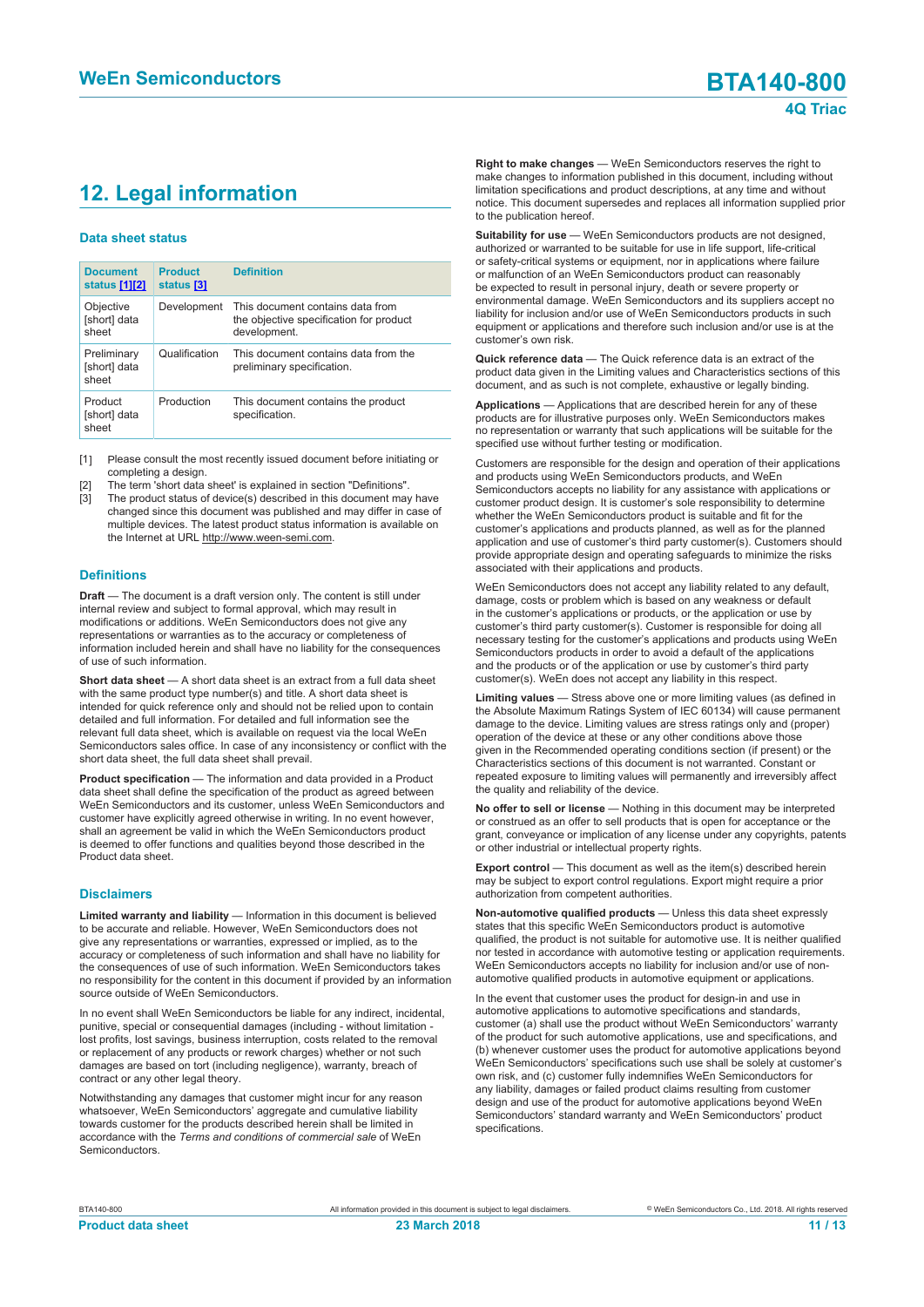**Translations** — A non-English (translated) version of a document is for reference only. The English version shall prevail in case of any discrepancy between the translated and English versions.

#### **Trademarks**

Notice: All referenced brands, product names, service names and trademarks are the property of their respective owners.